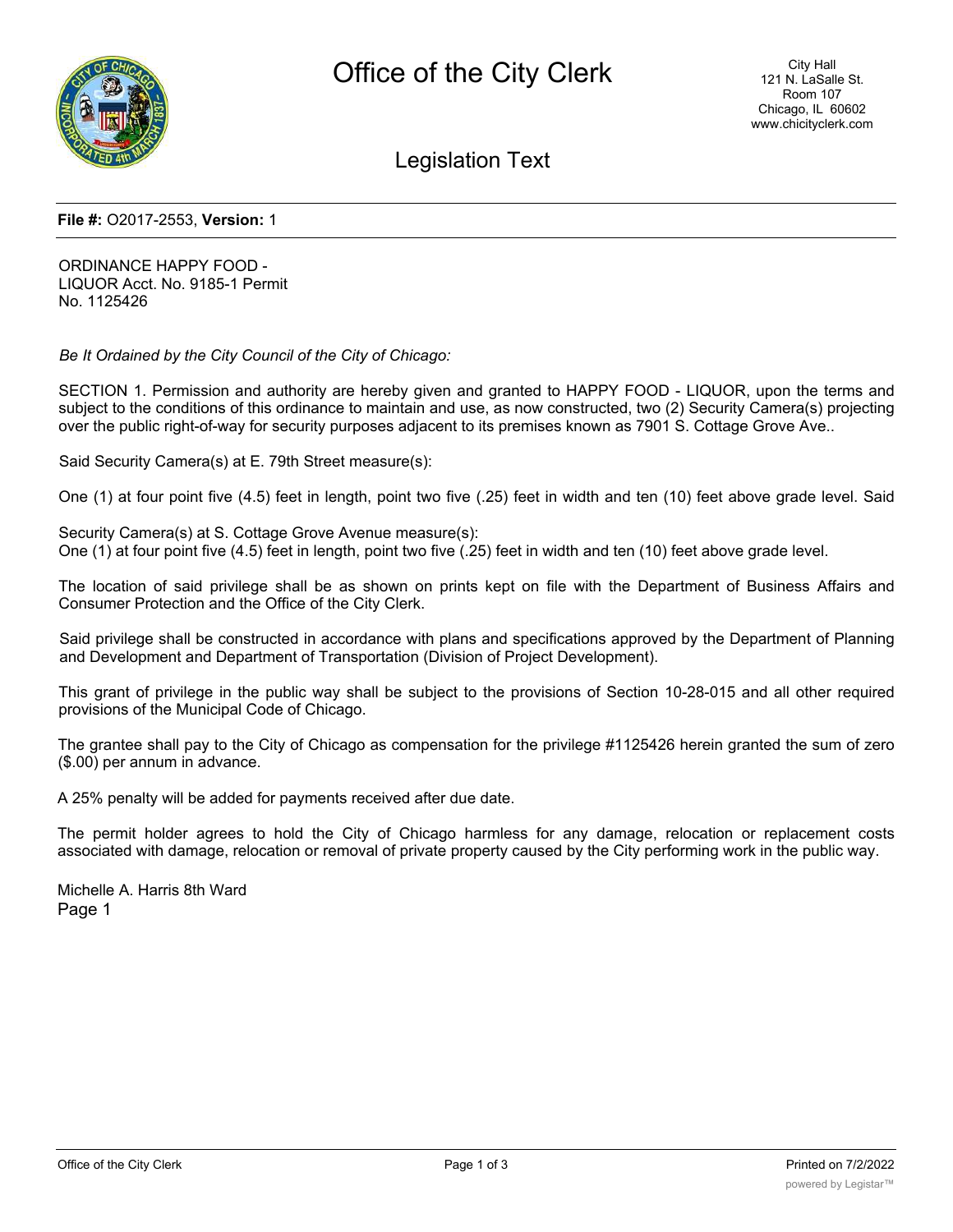Authority herein given and granted for a period of five (5) years from and after Date of Passage.

(Page 2 of 3)

https //attachment outlook office net/owa/xoidas@hotmail com/service svc/s/GetFileAtta

Department of Business Affairs and Consumer Protection Small Business Center - Public Way Use Unit City Hall - 121 N. LaSalle Street, Room 800 • Chicago, IL 60602 312-74-GOBIZ/312-744-6249 • (312) 744-1944 (TTY) http //www citvofchicago org/bacp